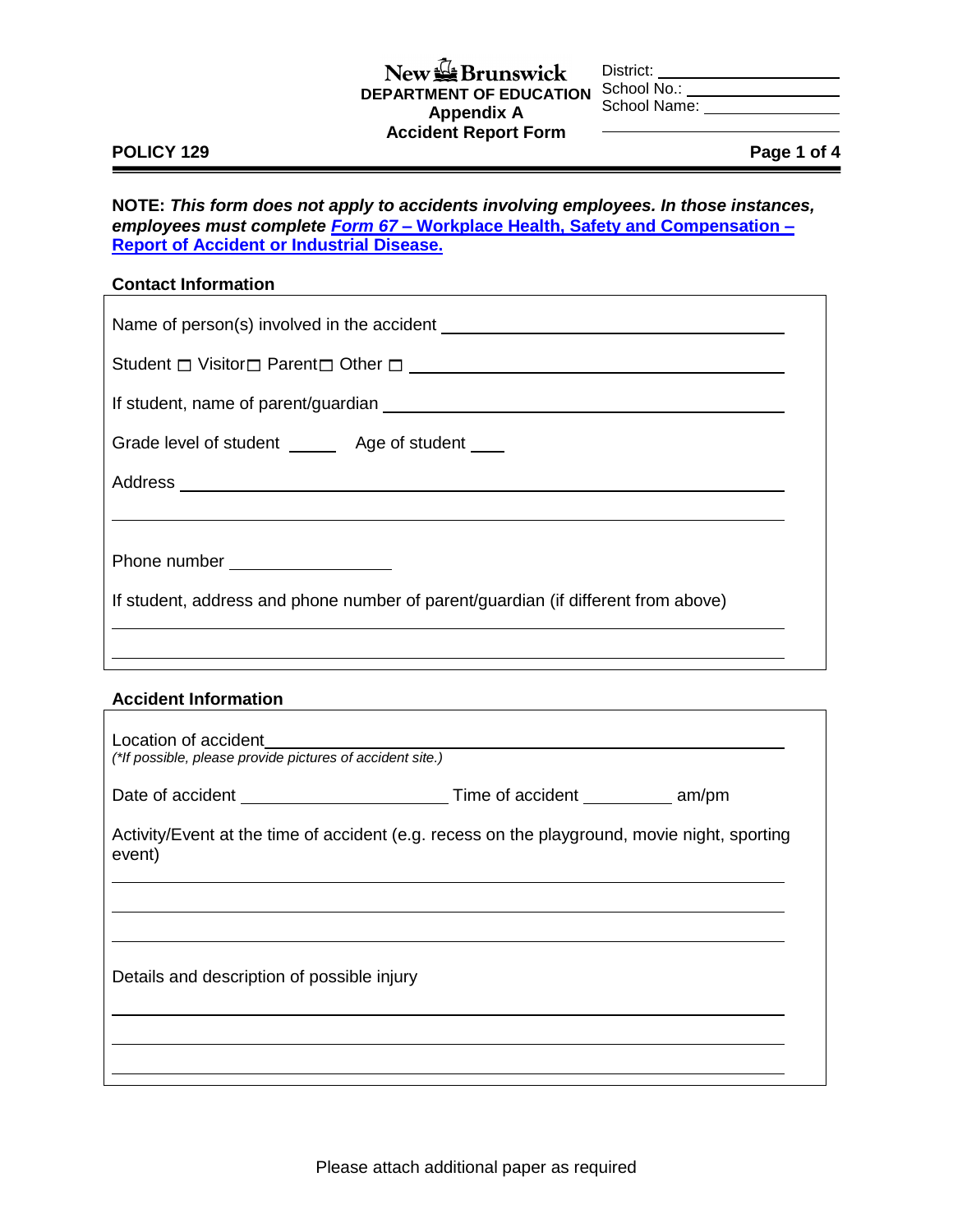## $New \bigoplus$  Brunswick **DEPARTMENT OF EDUCATION Appendix A Accident Report Form**

District: School No.:

School Name:

### **POLICY 129 Page 2 of 4**

### **Accident Information** (continued)

Details of treatment administered / Action taken by whom?

Medical attention received, if known (e.g. ambulance, hospital, doctor visit)? Yes $\square$  No  $\square$  Don't know  $\square$ 

### **Notification, if a student**

Parent/guardian notified? Yes $\square$  No $\square$  By whom?

Date and time of notification **contract that the contract of the contract of the contract of the contract of the contract of the contract of the contract of the contract of the contract of the contract of the contract of t** 

Action taken by parent/guardian, if any (e.g. pick student up from school)

### **Witness information**

Names, contact information and statements of all witnesses. (Note: Information in each witness' statement should include the same type of information that is requested in this accident report form. Please attach statement(s) to this form).

### **Authorization**

| Report completed by ___ |      |
|-------------------------|------|
| Title                   | Date |
| Principal/supervisor    | Date |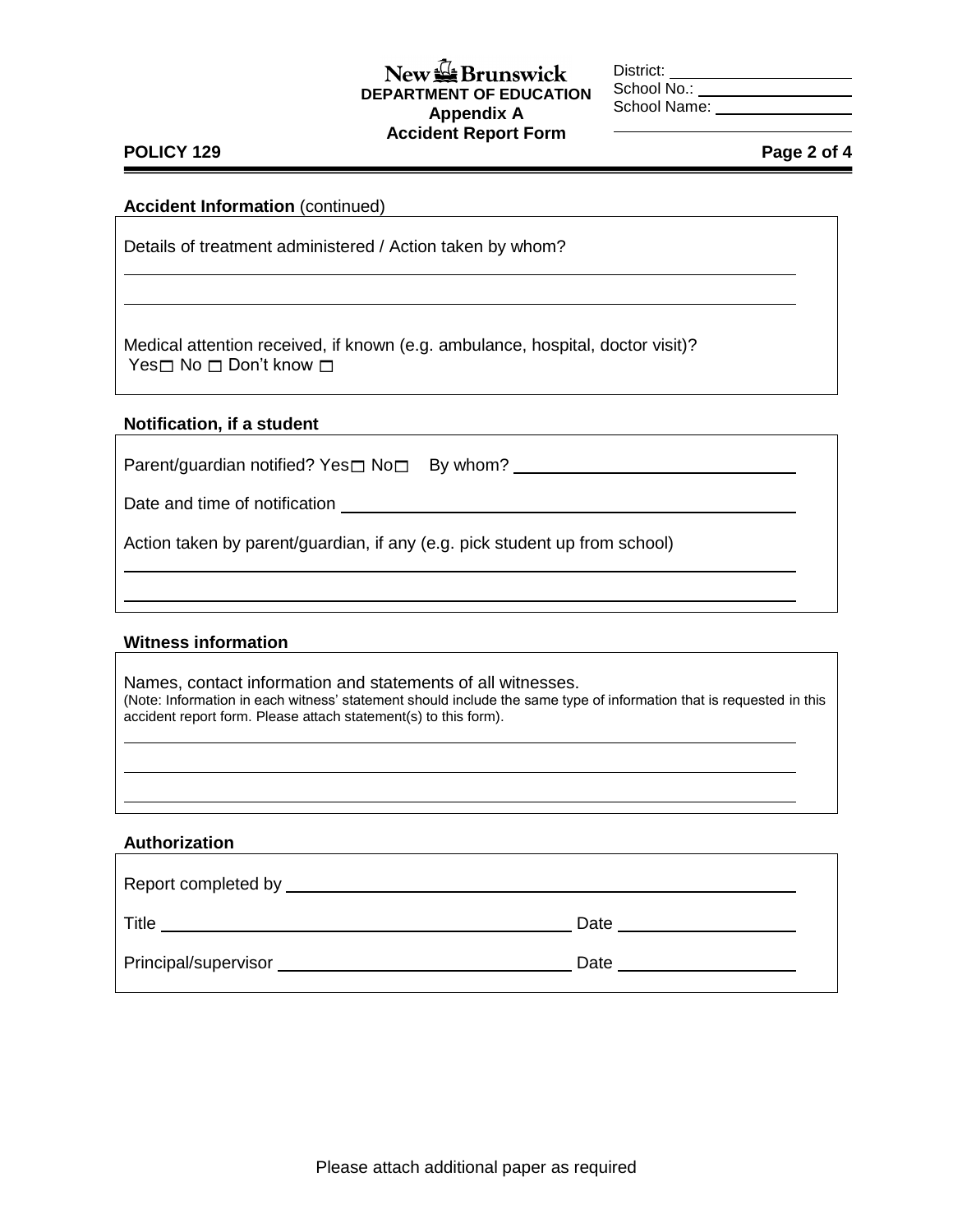### $New \bigoplus$  Brunswick **DEPARTMENT OF EDUCATION Appendix A Accident Report Form**

District: School No.: School Name:

# **POLICY 129 Page 3 of 4**

### **ADDITIONAL INFORMATION TO BE COMPLETED BY THE PRINCIPAL (if applicable):**

#### **Weather Conditions**

What were the weather conditions at the time of the accident (e.g. clear, raining, snowing, icy, foggy)?

In the case of ice and snow, was the area salted/sanded? If so, when was the last time salt/sand was applied to the area and by whom?

### **Slip and Fall Accident**

What was the person wearing on his/her feet at the time of the fall?

Was the individual carrying anything at the time of the fall? If so, what?

### **Playground Equipment**

Who was on duty when the accident occurred (if during school hours)?

Condition of playground equipment, if applicable.

### **Accident Site**

Have there been any prior complaints regarding the accident site (e.g. broken/faulty equipment, ongoing construction, other slip and falls)? If so, please describe.